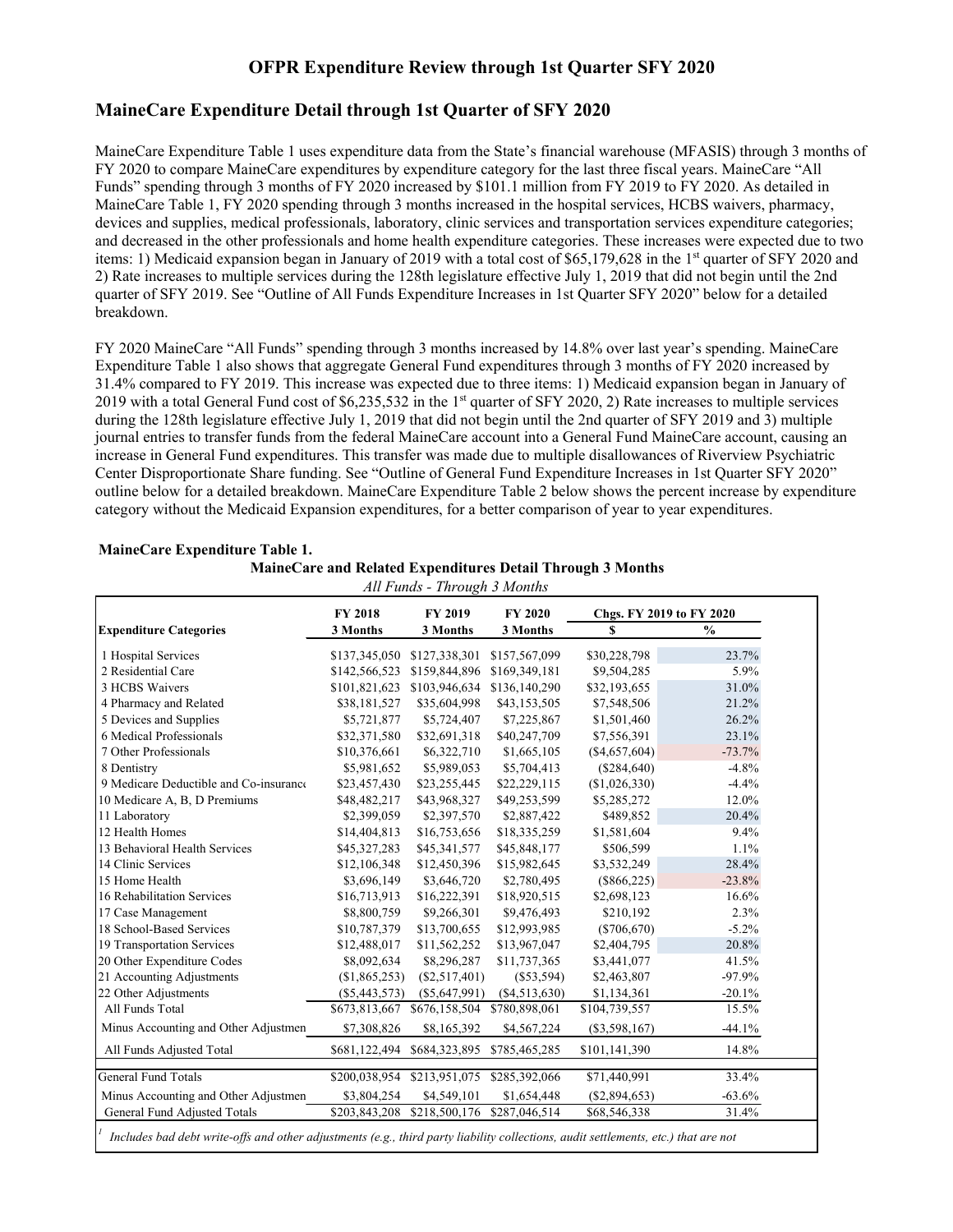# **OFPR Expenditure Review through 1st Quarter SFY 2020**

### **Outline of All Funds Expenditure Increases through 1st Quarter of SFY 2020**

### **Medicaid Expansion Impact - By Funds**

*Through the 1st Quarter of SFY 2020*

|                                        | <b>SFY 2020</b> |                     |          |                      |      |                        |
|----------------------------------------|-----------------|---------------------|----------|----------------------|------|------------------------|
| <b>Expenditure Categories</b>          |                 | <b>General Fund</b> |          | <b>Federal Funds</b> |      | <b>All Funds Total</b> |
| 1 Hospital Services                    | S               | 2,805,466           | S        | 27,159,642           | S    | 29,965,108             |
| 2 Residential Care                     | S               | 105,201             | S        | 1,323,495            | S    | 1,428,696              |
| 3 HCBS Waivers                         | S               | 55,619              | S        | 724,210              | S    | 779,829                |
| 4 Pharmacy and Related                 | \$              | 1,436,570           | S        | 12,398,745           | S    | 13,835,315             |
| 5 Devices and Supplies                 | \$              | 81,340              | S        | 634,592              | S    | 715,932                |
| 6 Medical Professionals                | \$              | 614,124             | S        | 5,574,248            | S    | 6,188,371              |
| 7 Other Professionals                  | S               | 24,957              | £.       | 198,076              | S.   | 223,033                |
| 8 Dentistry                            | \$              | 38,958              | S        | 349,703              | S    | 388,661                |
| 9 Medicare Deductible and Co-insurance | \$              | 2,702               | S        | 23,839               | S    | 26,541                 |
| 11 Laboratory                          | \$              | 92,836              | <b>S</b> | 939,498              | S    | 1,032,334              |
| 12 Health Homes                        | \$              | 1,559               | S        | 7,821                | S    | 9,380                  |
| 13 Behavioral Health Services          | \$              | 325,342             | S        | 3,333,356            |      |                        |
| 14 Clinic Services                     | S               | 320,669             | S        | 3,245,135            | - \$ | 3,565,805              |
| 15 Home Health                         | S               | 24,647              | S        | 258,206              |      |                        |
| 16 Rehabilitation Services             | \$              | 13,531              | S        | 132,005              |      |                        |
| 17 Case Management                     | S               | 18,937              | S        | 218,882              |      |                        |
| 18 School Based Services               | S               | 940                 | S        | 12,491               |      |                        |
| 19 Transportation Services             | \$              | 271,904             | S        | 2,407,226            |      |                        |
| 20 Other Expenditure Codes             | S               | 229                 | S        | 2,927                |      |                        |
| <b>Medicaid Expansion Total</b>        | S               | 6,235,532           | S        | 58,944,097           | S    | 65,179,628             |

| <b>Ouarterly Estimated Increase From Rate Changes for 1st Quarter SFY 2020. Since the changes</b><br>were effective July 1, 2019 they did not begin until the 2nd quarter of SFY 2019. | 37,260,915 |
|----------------------------------------------------------------------------------------------------------------------------------------------------------------------------------------|------------|
| Impact of these Two Items \$ 102,440,543                                                                                                                                               |            |

### **Outline of General Fund Expenditure Increases through 1st Quarter of SFY 2020**

#### **Medicaid Expansion Impact - General Fund**

*Through the 1st Quarter of SFY 2020*

| <b>Expenditure Categories</b><br>1 Hospital Services                                                                                  | <b>SFY 2020</b><br>\$   | <b>General Fund</b><br>2,805,466 |
|---------------------------------------------------------------------------------------------------------------------------------------|-------------------------|----------------------------------|
| 2 Residential Care                                                                                                                    | \$                      | 105,201                          |
| 3 HCBS Waivers                                                                                                                        | \$                      | 55,619                           |
| 4 Pharmacy and Related                                                                                                                | \$                      | 1,436,570                        |
| 5 Devices and Supplies                                                                                                                | \$                      | 81,340                           |
| 6 Medical Professionals                                                                                                               | \$                      | 614,124                          |
| 7 Other Professionals                                                                                                                 | \$                      | 24,957                           |
| 8 Dentistry                                                                                                                           | \$                      | 38,958                           |
| 9 Medicare Deductible and Co-insurance                                                                                                | \$                      | 2,702                            |
| 11 Laboratory                                                                                                                         | \$                      | 92,836                           |
| 12 Health Homes                                                                                                                       | \$                      | 1,559                            |
| 13 Behavioral Health Services                                                                                                         | \$                      | 325,342                          |
| 14 Clinic Services                                                                                                                    | \$                      | 320,669                          |
| 15 Home Health                                                                                                                        | \$                      | 24,647                           |
| 16 Rehabilitation Services                                                                                                            | \$                      | 13,531                           |
| 17 Case Management                                                                                                                    | \$                      | 18,937                           |
| 18 School Based Services                                                                                                              | \$                      | 940                              |
| 19 Transportation Services                                                                                                            | \$                      | 271,904                          |
| 20 Other Expenditure Codes                                                                                                            | \$                      | 229                              |
| <b>Medicaid Expansion Total</b>                                                                                                       | $\overline{\mathbf{s}}$ | 6,235,532                        |
| <b>Ouarterly Estimated Increase From Rate Changes effective July 1, 2019 that did not</b><br>begin until the 2nd quarter of SFY 2019. | S                       | 13,488,451                       |
| DSH - Total Transfers from Reserve for CMS repayments for Riverview Psychiatric<br>Center DSH in 1st Ouarter of SFY 2020.             | S                       | 58,501,189                       |

**Impact of these Three Items**  $\frac{\$}{\$}$  **78,225,172**